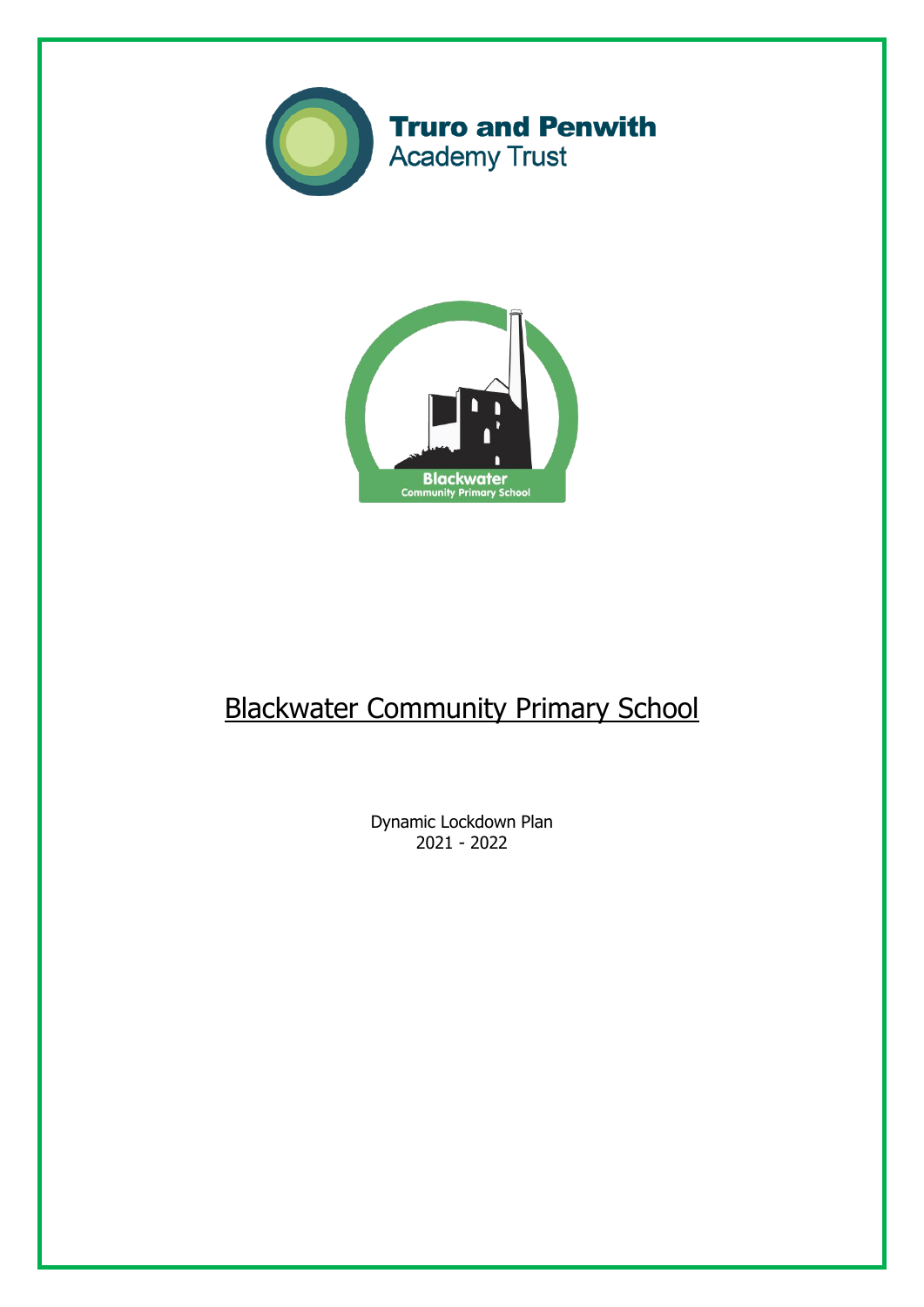## **Dynamic Lockdown – please can you ensure that all adults in your class are aware of this procedure**

It may at times be necessary to secure ('lockdown') the school building and prevent access and egress due to fast-moving incidents that put the potential safety and security of the school in danger.

## **The signal for 'lockdown' is 10 long bursts of the lesson change bell. To sound bell manually – flick the switch to manual – hold and press for 10 bursts**

## **In the event of the lockdown signal, all staff must: When in your classroom/office:**

- Lock all exit doors from the classroom (those that access the outside of the building)
- Close all windows
- Close curtains and blinds
- Complete a class register check using the Fire Register
- Luna and Busy staff to check each other's' classrooms
- Harmony and Friendly staff to check each other's classrooms
- Wheal Busy staff to close staffroom door and windows
- All adults, pupils and visitors to remain in their class base
- Visitors to return to original place of visit

# **When working outside of your class/office base:**

 Secure the room you are in by following the procedures above and take the register, do not return to your class

## **When working outside of the building:**

- Re-enter the building via the nearest entrance to the building
- Move to your class base using the fastest route to the nearest class base
- Lockdown your class base using procedures above

# **Headteacher and Office staff:**

- Instruct the office to sound the lockdown alert
- Check to see if anyone is outside
- Direct the checking of the building (internal) to ensure that lockdown procedures have been implemented
- Lock the external automatic door in the entrance by turning thumb lock manually.
- Office staff to check any lone visitors /contractors are aware of lockdown situation
- Consult the **Emergency, Contingency and Continuity Plan** to (where necessary) direct others in the coordination of an Incident Plan
- If the situation allows, confirm that the external gates to the site are secure. *(Do not leave the building unless it is safe to do so)*
- It may be necessary to move from the classrooms to the corridor or hall

**The 'all clear' signal for the end of a period of lockdown is 10 long bursts of the lesson change bell. To sound bell manually – flick the switch to manual – hold and press for 10 bursts**